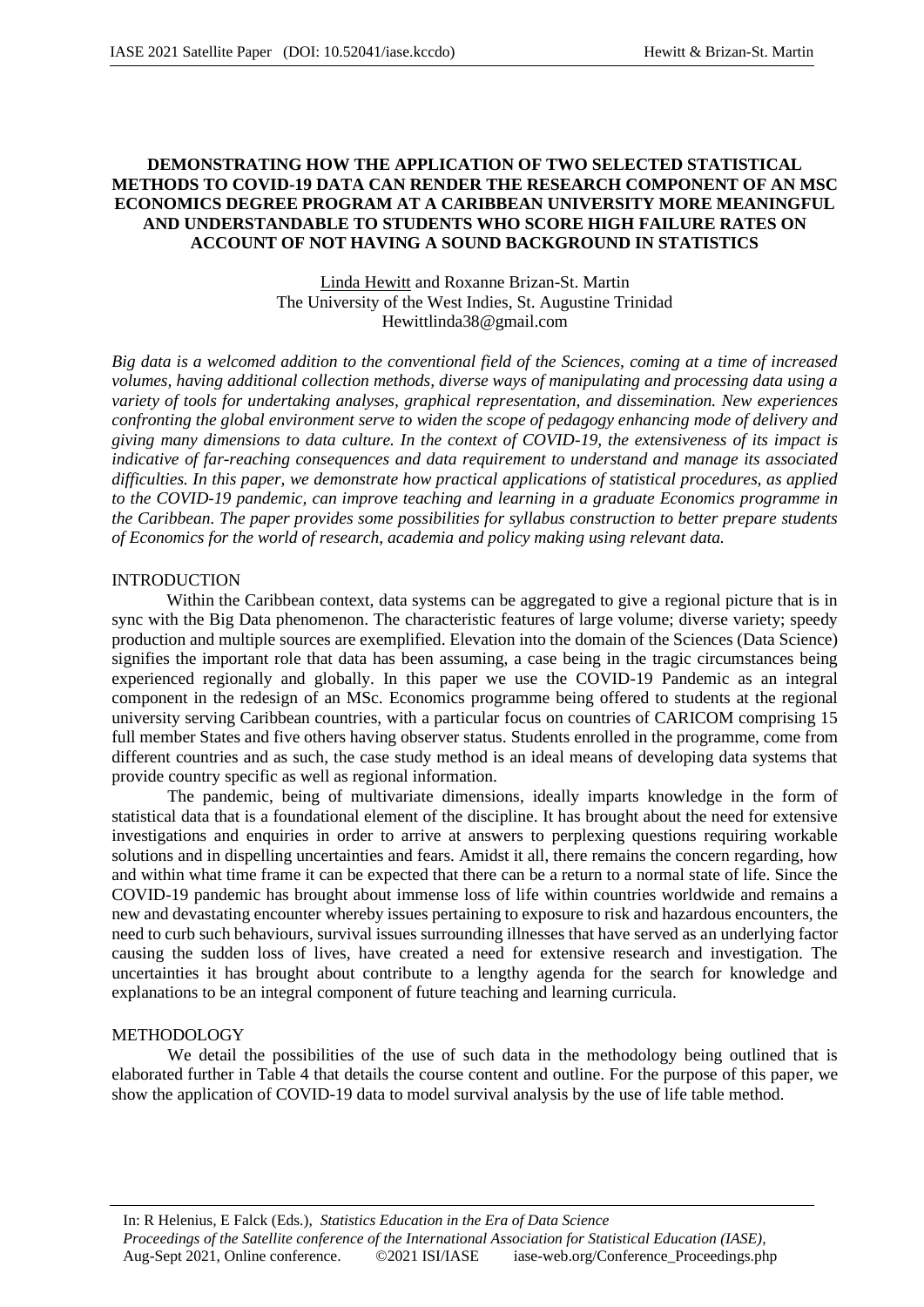#### *Survival Analysis and the Life Table Method*

The COVID-19 pandemic has given rise to a perplexing situation that has warranted investigation involving patients who become gravely ill with the virus and died while others in a similar condition survived. This development has been of interest to researchers across the globe such as Filbin, Mehta, Schneider et al, of the Massachusetts General Hospital in which explanations are sought for this phenomenon that can certainly benefit the CARICOM countries. In addressing such a problem, students of the course will benefit from the opportunity of teaming up with researchers of the Medical Faculty of the Regional University that undertakes research into diverse conditions. This problem of an unexplained surge in deaths among COVID-19 patients from the perspective of utilizing data pertaining to patients medical histories, information about personnel characteristics such as age and sex, degree of access to health care services along with data on mortality, morbidity conditions, make for a research agenda that will enable students to become participants in research involving multidisciplinary teams across faculties working towards solving perplexing problems brought about by the COVID-19 pandemic, as these arise. Since, the pandemic has brought about devastating impacts in terms of extremely high mortality levels and the decisive role played by co-morbidities in bringing about mortality outcomes, the life table will provide measures and a better understanding of what these imply for future recovery.

In this paper, a simple illustrative example of survival analysis and the life table method is applied to COVID-19 data for one CARICOM country using the number of deaths and recoveries on a daily basis. From a methodological perspective, according to Barclay (1958), who has provided a set of methods for undertaking population analyses, "in order to justify all the trouble of learning the laborious steps of Life Table construction, it must have some distinct advantages over other measurement of mortality. The measurements are clear and unambiguous. They do not have conflicting messages and are in a convenient form." (Barclay, 1958 pp.124). Barclay (1958) further outlines ways in which the Life Table method can be utilized to provide survivorship measures, namely (a) in the description and summary of age-specific risk of death (b) in undertaking comparisons of such risks in different populations or population groups (c) in the construction of hypothetical models and (d) in making estimations which is the approach employed in this paper.

### RESULTS: THE NEW COURSE CONTENT AND JUSTIFICATION

As an integral component of the course offerings, students are required to undertake research projects or coursework. Table 1 shown below provides statistics pertaining to the cumulative number of cases and deaths that have occurred within the CARICOM Region due to the COVID-19 pandemic over selected periods of time. These will constitute a data system to be continuously updated and disaggregated so that research activities pertaining to the virus can be carried out.

| All              | Population | Confirmed | Number    | Confirmed Number |                            | Confirmed    | Number    |
|------------------|------------|-----------|-----------|------------------|----------------------------|--------------|-----------|
| <b>CARICOM</b>   | 2020       | COVID-    | of Deaths |                  | Number of of Deaths COVID- |              | of Deaths |
| Member           | (World)    | 19 Cases  | to        | COVID-           | at<br><b>as</b>            | Cases<br>-19 |           |
| States and Bank  |            | Up<br>to  | October   | 19 Cases         | March                      | up to June   | June      |
| Observer         | Estimates) | October   | 2020      | as               | at 2021                    | 11, 2021     | 11,2021   |
| <b>Countries</b> |            | 2020      |           | March            |                            |              |           |
|                  |            |           |           | 2021             |                            |              |           |
| A11              | 18,881,476 | 36,198    | 745       | 107,463          | 2,048                      | 170.875      | 3,366     |
| Countries        |            |           |           |                  |                            |              |           |

Table 1. CARICOM Population, Confirmed COVID-19 cases and deaths between October 2020 and 11, June 2021

*Source*: World Health Organization Weekly Epidemiological Update on COVID-19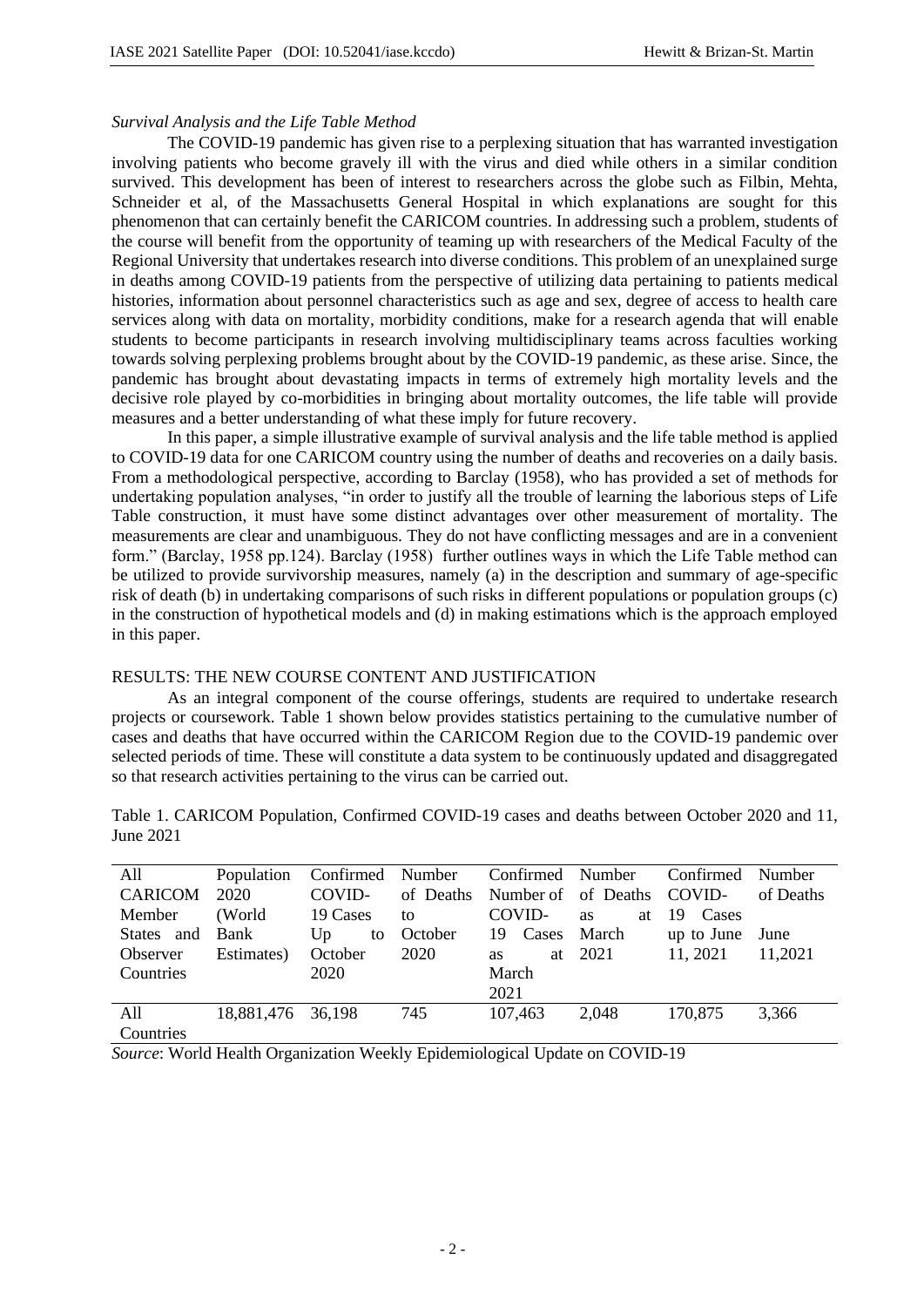## *Illustrative Example*

The following serve as an illustrative example of results obtained utilizing disaggregated COVID-19 data for Trinidad and Tobago applying survival and life table analysis. Using a sample of 14-days (June 1-14), the number of daily cases, deaths and recoveries from COVID-19 were collated for Trinidad and Tobago (a CARICOM country showing the highest per capita deaths from the COVID virus. The censored variables were coded 1=failure or death and 0=withdrawn from study/recoveries following which survival analysis was conducted.

| Days             | Cases | Deaths | Recovered |
|------------------|-------|--------|-----------|
| $\mathbf{1}$     | 405   | 12     | 54        |
| $\overline{c}$   | 412   | 16     | 73        |
| $\mathfrak{Z}$   | 546   | 14     | 58        |
| $\overline{4}$   | 529   | 19     | 61        |
| 5                | 391   | 8      | 51        |
| 6                | 218   | 13     | 72        |
| $\boldsymbol{7}$ | 389   | 12     | 63        |
| $8\,$            | 280   | 10     | 62        |
| 9                | 454   | 17     | 49        |
| 10               | 273   | 14     | 50        |
| 11               | 300   | 14     | 46        |
| 12               | 316   | 12     | 38        |
| 13               | 301   | 14     | 17        |
| 14               | 259   | 7      | 67        |

Table 2. Daily COVID-19 Statistics for Trinidad and Tobago (June 1-14)

*Source:* Trinidad and Tobago COVID-19 (Novel Coronavirus) Update Media Releases

In Table 3 and Figure 1, the proportion surviving, cumulative hazard function and the hazard rates for the group of subjects are presented. Figure 1a shows the survivorship function which at the end of 14 days is 0.55%. The Hazard Rate plots (Figure 1b & C) shows that the hazard being experienced by individuals is changing over time. The question then becomes what the plausible explanation for this change may be. Essentially, it shows the increasing trend in the failure rate or deaths over the 14-day period.

| Table 3. Standard Life Table Estimates |  |
|----------------------------------------|--|
|                                        |  |

| Time | Number          | Number    | Number   | Exposed | Cumulative | Proportion | Hazard  |
|------|-----------------|-----------|----------|---------|------------|------------|---------|
|      | <b>Starting</b> | Loss/     | Died     | To Risk | Proportion | Surviving  | Rate    |
|      | Interval        | Recovered |          |         | Surviving  |            |         |
| 0.7  | 943             | 54        | 12       | 916.0   | 0.98690    | 1.00000    | 0.01884 |
| 1.4  | 877             | 73        | 16       | 840.5   | 0.98096    | 0.98690    | 0.02746 |
| 2.1  | 788             | $\theta$  | $\Omega$ | 788.0   | 1.00000    | 0.96811    |         |
| 2.8  | 788             | 58        | 14       | 759.0   | 0.98155    | 0.96811    | 0.02660 |
| 2.1  | 788             | $\theta$  | $\Omega$ | 788.0   | 1.00000    | 0.96811    |         |
| 3.5  | 716             | 61        | 19       | 685.5   | 0.97228    | 0.95026    | 0.04015 |
| 4.2  | 636             | 0         | 0        | 636.0   | 1.00000    | 0.92392    |         |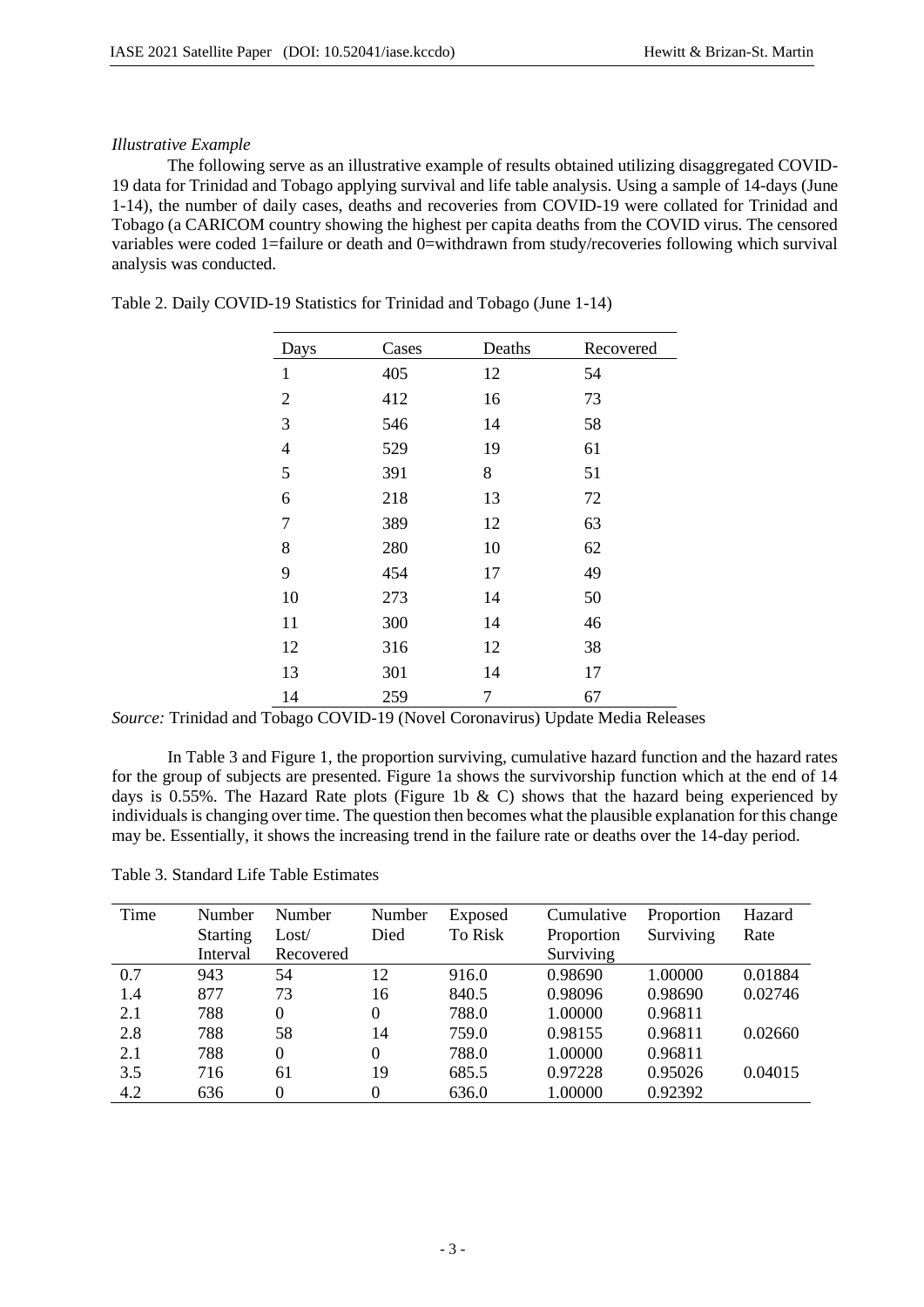| 4.9  | 636 | 51             | 8                | 610.5 | 0.98690 | 0.92392 | 0.01884 |
|------|-----|----------------|------------------|-------|---------|---------|---------|
| 5.6  | 577 | 72             | 13               | 541.0 | 0.97597 | 0.91181 | 0.03475 |
| 6.3  | 492 | 63             | 12               | 460.5 | 0.97394 | 0.88990 | 0.03772 |
| 7.0  | 417 | $\overline{0}$ | $\boldsymbol{0}$ | 417.0 | 1.00000 | 0.86671 |         |
| 7.7  | 417 | 62             | 10               | 386.0 | 0.97409 | 0.86671 | 0.03750 |
| 8.4  | 345 | 49             | 17               | 320.5 | 0.94696 | 0.84426 | 0.07784 |
| 9.1  | 279 | $\overline{0}$ | $\boldsymbol{0}$ | 279.0 | 1.00000 | 0.79948 |         |
| 9.8  | 279 | 50             | 14               | 254.0 | 0.94488 | 0.79948 | 0.08097 |
| 10.5 | 215 | 46             | 14               | 192.0 | 0.92708 | 0.75541 | 0.10811 |
| 11.2 | 155 | $\Omega$       | $\Omega$         | 155.0 | 1.00000 | 0.70033 |         |
| 1.9  | 155 | 38             | 12               | 136.0 | 0.91176 | 0.70033 | 0.13187 |
| 12.6 | 105 | 17             | 14               | 96.5  | 0.85492 | 0.63853 | 0.22346 |
| 13.3 | 74  | $\overline{0}$ | $\theta$         | 74.0  | 1.00000 | 0.54590 |         |
| 14.0 | 74  | 67             | 7                | 40.5  | 0.82716 | 0.54590 |         |
|      |     |                |                  |       |         |         |         |

*Source*: Author created NCSS 2021 software



Figure 1. Survival (A), Hazard Rate (B) and Hazard Function (C) Plots for COVID-19 patients over (14 days)

*Source*: Author created NCSS 2021 software.

The results of the survival and life table analysis are particularly important for planning and building resilience. In the pandemic, information such as is provided through statistical models of this nature can help policymakers plan for in terms of health system capacity and the implementation of nonpharmaceutical interventions to mitigate the spread of the virus. Given the dynamic of the Caribbean in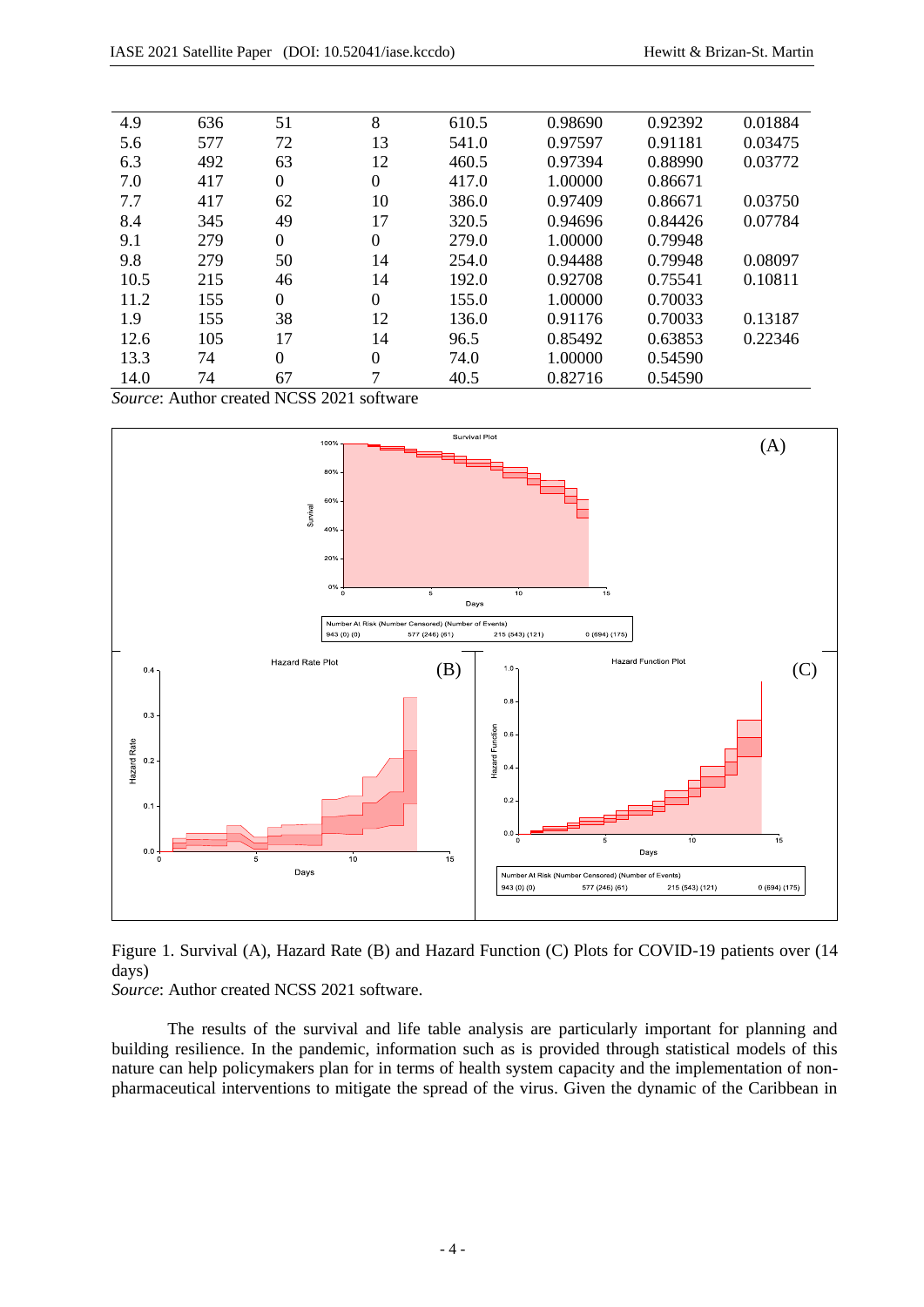which we are faced with issues of inefficient/weak health systems alongside limited resources, methodologies such as survival analysis can prove to be powerful planning tool.

### *Course Elements*

Regarding the new design of the course structure, we propose the following items as an addition and upgrade to what now currently exist and the proposed survival and life table analysis (Table 4):

Table 4. Proposed New Additions to Course Structure

| Topic                             | Justification                                                                     |
|-----------------------------------|-----------------------------------------------------------------------------------|
| Digital approach to the           | The COVID-19 experience has indeed given rise to the need for the adoption        |
| delivery of health care           | of new technologies in order to revolutionize the delivery of health care. On     |
|                                   | the occasion of the international conference on big data held on 31/08/2020, it   |
|                                   | was advised that "the use of new data sources and new technologies, such as       |
|                                   | Artificial Intelligence (AI) and Machine Learning, can make statistical           |
|                                   | operations more cost effective and provide timelier, more frequent and more       |
|                                   | granular statistical outputs. This is especially important to support rapid       |
|                                   | assessment of the COVID-19 situation and also to provide policy-supporting        |
|                                   | indicators for the 2030 Agenda for Sustainable Development." A perusal of         |
|                                   | several teaching programmes reveals examples that such developments have          |
|                                   | been taking place. According to the Harvard School of Corporate Learning,         |
|                                   | virtual teaching programmes do provide "knowledge, tools and strategies to        |
|                                   | design and implement technology aimed at bringing about changes in the            |
|                                   | delivery of health care.". (Adapted from a Harvard Medical School Corporate       |
|                                   | Learning release).                                                                |
| Spatio-Temporal                   | Spatial data science has been defined as being concerned with analyzing the       |
| <i>Statistics</i>                 | spatial distributions, patterns, and relationships of data over a predefined      |
|                                   | geographical region. The COVID-19 pandemic presents an ideal situation in         |
|                                   | which data of a multidimensional nature can be used to capture the existence      |
|                                   | and spread of the virus. Representing data at small areal level significantly     |
|                                   | adds to the volume of the data stock. Given the number of countries that make     |
|                                   | up the CARICOM region, the representation of an extensive stock of spatial        |
|                                   | and temporally constituted data will be a valuable development.                   |
| Economic<br>Statistics:           | The impact of the CODID-19 Panic has severely impacted on matters                 |
| <b>Impact</b><br>$\it{of}$<br>the | pertaining to the economy such as: GDP earnings, employment, income               |
| CORONA-19                         | generation and generally upon people's livelihood and way of living. Seeking      |
| Pandemic<br>the<br>on             | to adjust to the new situation, populations have exhibited behavior patterns that |
| Economy                           | have necessitated regulatory measures including: temporary closure or even        |
|                                   | shut down of businesses, loss of employment and even state of emergencies.        |
|                                   | Data pertaining to these economy related conditions must also be factored into    |
|                                   | the teaching programme design. A relatively new measure, that of the Disease      |
|                                   | Based Price Indexes, is much suited to the COVID-19 situation. The cost of        |
|                                   | sustaining economic life has proven to be immense and especially in seeking       |
|                                   | to meet the cost burden that the COVID-19 disease has brought about.              |